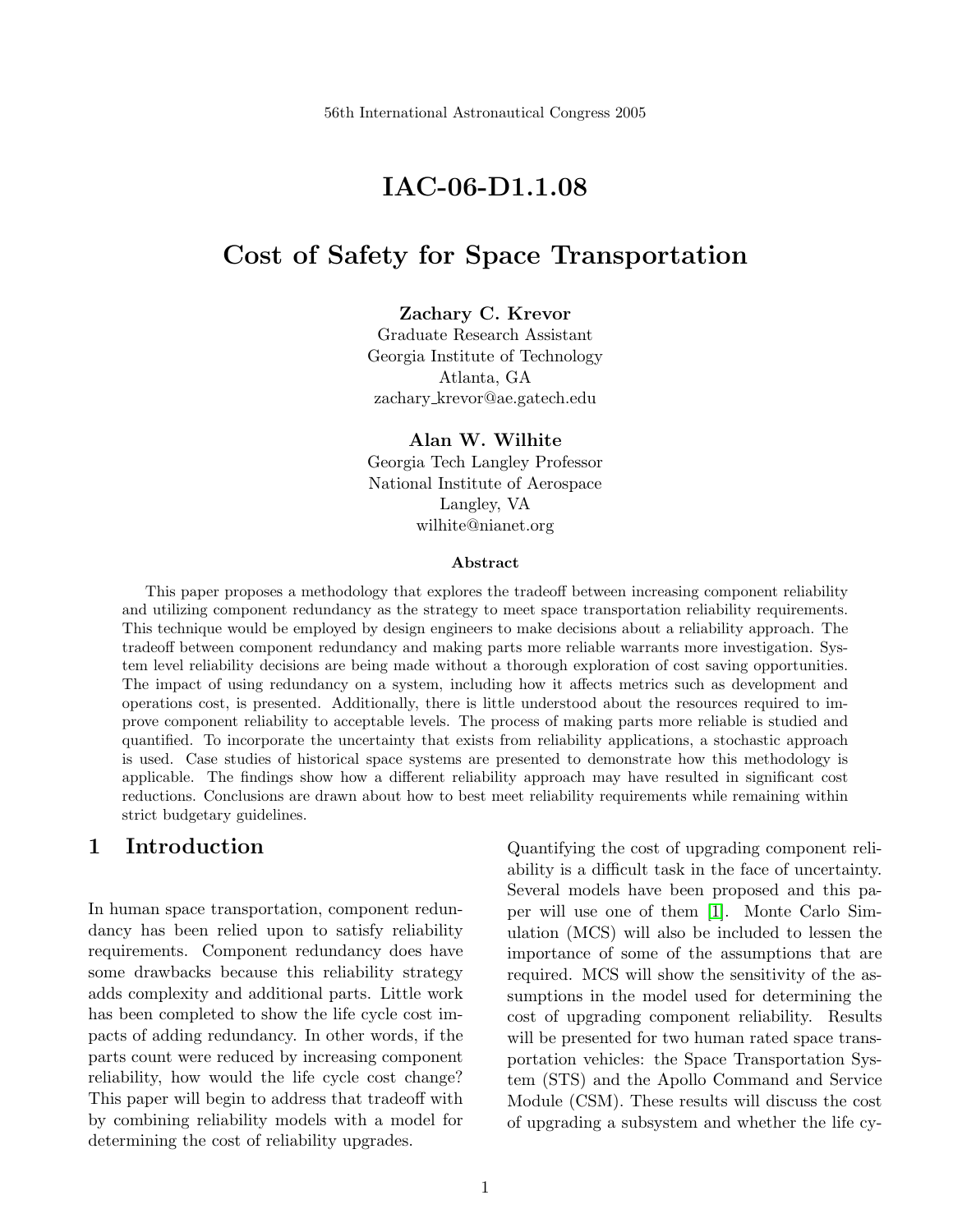cle cost of the overall program would have justified an increase in development cost. The development cost is the cost associated with the design, development, testing and evaluation of the concept through the first prototype. This cost is also known as the DDT&E cost. The development cost will be compared with the operations cost for each of the space transportation vehicles. The operations cost is defined as the cost associated with program implementation. This cost is both the fixed annual cost required for supporting mission capability and the per flight cost expended when an actual mission is flown. By understanding the impacts of redundancy on the operations cost, a justification can be made about whether or not increasing component reliability would worth the development resources required.

#### 2 Notation

| APU                          | <b>Auxiliary Power Unit</b>      |  |
|------------------------------|----------------------------------|--|
| CCF                          | Common Cause Failure             |  |
| $\scriptstyle{\mathrm{CEV}}$ | Crew Exploration Vehicle         |  |
| CSM                          | Command and Service Module       |  |
| DDT&E                        | Design, Development, Testing and |  |
|                              | Evaluation                       |  |
| LCC                          | Life-Cycle Cost                  |  |
| <b>MCS</b>                   | Monte Carlo Simulation           |  |
| MGL                          | Multiple Greek Letter            |  |
| <b>STS</b>                   | Space Transportation System      |  |
| <b>SSME</b>                  | Space Shuttle Main Engines       |  |
|                              | <b>Formula Notation</b>          |  |
| В                            | Beta MGL                         |  |
| G                            | Gamma MGL                        |  |
| $\mathrm{R}_i$               | Desired Component Reliability    |  |
| $\mathrm{R}_{i,min}$         | Current Component Reliability    |  |
| $\mathrm{R}_{i,max}$         | Maximum Component Reliability    |  |
| f                            | Feasibility                      |  |
| С                            | Dimensionless Cost               |  |

### 3 Methodology

High system reliability can be achieved through multiple methods. A common manner is to use component redundancy. Using component redundancy has some drawbacks due to common cause failure and the increase in system complexity. Another method for increasing system reliability is to

increase component reliability. Strategies for increasing component reliability include building in larger design and environmental margins [\[2\]](#page-7-1). During manufacturing, high component reliability can be assured by carefully screening parts once they are produced. Carefully controlling the manufacturing process with tight tolerances will also increase component reliability. These stringent methods are one reason that increasing component reliability is typically associated with higher costs and development time. Yet, the benefit of using increased component reliability will be realized later in the program during the operational phase. By using lower amounts of components, the time spent verifying proper operation is decreased [\[3\]](#page-7-2); this time will be multiplied many times over for a reusable system. The verification process includes all inspections, testing, and processing required before a mission can begin. Lower numbers of components can also benefit performance by weighing less and using less volume when compared with relying on component redundancy. Quantifying the cost of increasing component reliability is a difficult problem with a lot of investigation still required. This paper will use an exponential model to determine the cost of increasing component reliability. MCS will be utilized to study the sensitivity of the main assumption made in this model.

The exponential model that is employed for determining the cost of increasing component reliability is taken from the reliability community [\[1\]](#page-7-0). The model was proposed as a general function with intuitive characteristics. Equation [\(1\)](#page-1-0) is the formulation used in this paper for quantifying the cost of increasing component reliability.

<span id="page-1-0"></span>
$$
C = e^{(1-f)*\frac{R_i - R_{i,min}}{R_{i,max} - R_i}}
$$
(1)

The result of this formula is a dimensionless number that represents the cost of increasing component reliability.  $R_i$  is the desired reliability of the component.  $R_{i,min}$  is the current reliability of the component and  $R_{i,max}$  is the maximum achievable reliability of the component [\[1\]](#page-7-0).  $R_{i,max}$  is assumed to be 99.99999% for all calculations in this paper. F is the feasibility number, which will be discussed later.

This model was chosen because it exhibits a number of good characteristics. First, the cost is always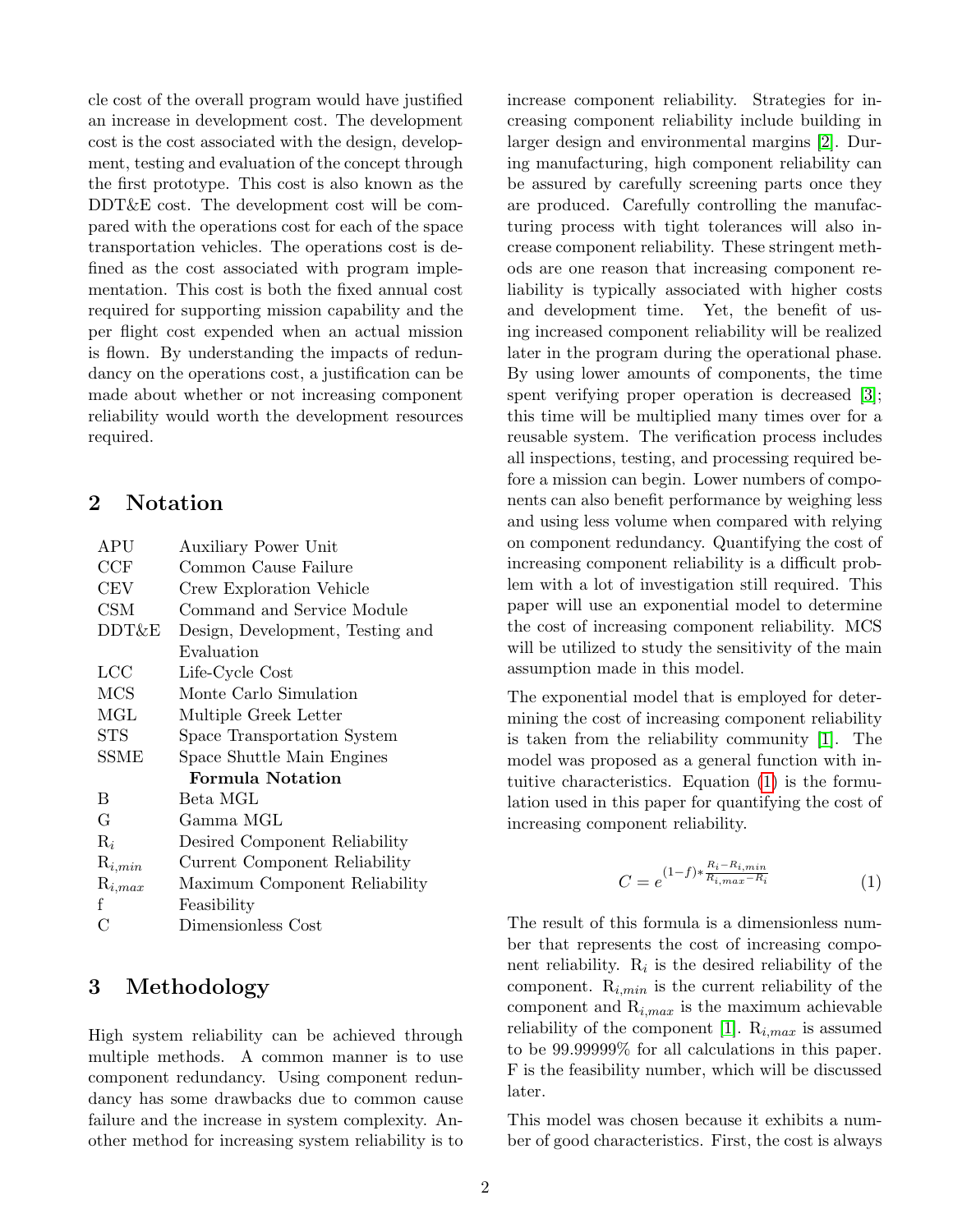increasing as the reliability increases. There are no dips in the cost formulation with the monotonic function [\[1\]](#page-7-0). With this formula, the cost of achieving high reliability is large. This represents the difficulty in creating high reliability hardware. Finally, the exponential function makes it harder for a component to increase its reliability from 95% to 99% than from 70% to 75%. Other functions would not represent the difficulty of increasing the reliability of a high reliability component as well as this exponential function. This function must be mapped to actual cost values before it can become useful in understanding the tradeoff between increasing component redundancy and increasing component redundancy.

The cost function will be mapped using available hardware data. There are very limited instances in space flight history where reliability increases were planned and a development number was calculated. Other instances such as the evolution of a subsystem between programs will also have to be used to determine how the dimensionless cost function correlates to an actual development cost value. These cost correlations will be kept separate between subsystems because the subsystems perform very different functions. Another reason to keep the cost correlations separate is because the subsystems are at various technology levels and receive different amounts of resources. The use of MCS will help to understand the possible range of costs required to increase component reliability. MCS will mitigate the lack of available data and show the sensitivity of the initial assumptions. The biggest assumption in this model is the feasibility value.

The feasibility estimate is an assumption that is used to reflect the difficulty in increasing component reliability. A lower value, such as 0.1, will increase the cost result compared to using a higher value, such as 0.9. In this paper, a number was assumed with MCS wrapped around the feasibility value. The MCS shows the sensitivity of this assumption and will eventually lead to a range of cost values for increasing the component reliability. [\[1\]](#page-7-0) does mention correlating the feasibility value with component characteristics, such as the current state of the art, the past history of reliability increases, and future technology growth, but the lack of data made this correlation difficult. More discussion about this feasibility value occurs later

in the paper.

Using component redundancy can be an effective means for meeting system reliability requirements. On the STS-9 mission, two general purpose computers failed [\[4\]](#page-7-3); however, since the STS carries five general purpose computers, the orbiter was able to land. Additionally, landing occurred with two out of three auxiliary power units (APUs) on fire [\[4\]](#page-7-3). While the fire occurred shortly before landing, the final mission phase would have been much more difficult if the orbiter did not have a triple redundant APU system. However, using component redundancy does have its drawbacks. As mentioned earlier, increased component redundancy will add complexity and parts count. One of the main shortfalls of the STS is the large number of parts due to the use of dual and triple redundant systems [\[5\]](#page-7-4). The processing time is doubled or tripled for certain subsystems because each string of components must be verified for proper operation. Much of this time could have been reduced if the component reliability was higher. Finally, Common Cause Failure (CCF) can bypass any use of component redundancy.

All models using component redundancy must consider CCF. CCF is a failure mode inherent in all components of the same type. An example of CCF could be a manufacturing defect found in all components produced from the same assembly plant. With space hardware produced in such little amounts, CCF is very prevalent and must be considered. CCF is included in all reliability models within this paper. The multiple Greek letter model (MGL) [\[6\]](#page-7-5) is used to account for CCF in the reliability calculations. In this model, the  $\beta$  (Beta) value is 0.1 and the  $\gamma$  (Gamma) value is 0.75. The  $\beta$  value is the percentage of all failures of the first component that are inherent in the second component. The  $\gamma$  value is the percentage of failures in the first two components that are inherent in the third component. Therefore, if the first two components fail, there is a 75% chance that the third component will also fail due to CCF. These numbers are referenced from various STS problem report databases along with the historical experience of leading NASA reliability experts [\[7\]](#page-7-6). When CCF is accounted for, the benefits of increasing beyond dual redundancy are very small. Even the benefits of dual redundancy are mitigated quite a bit when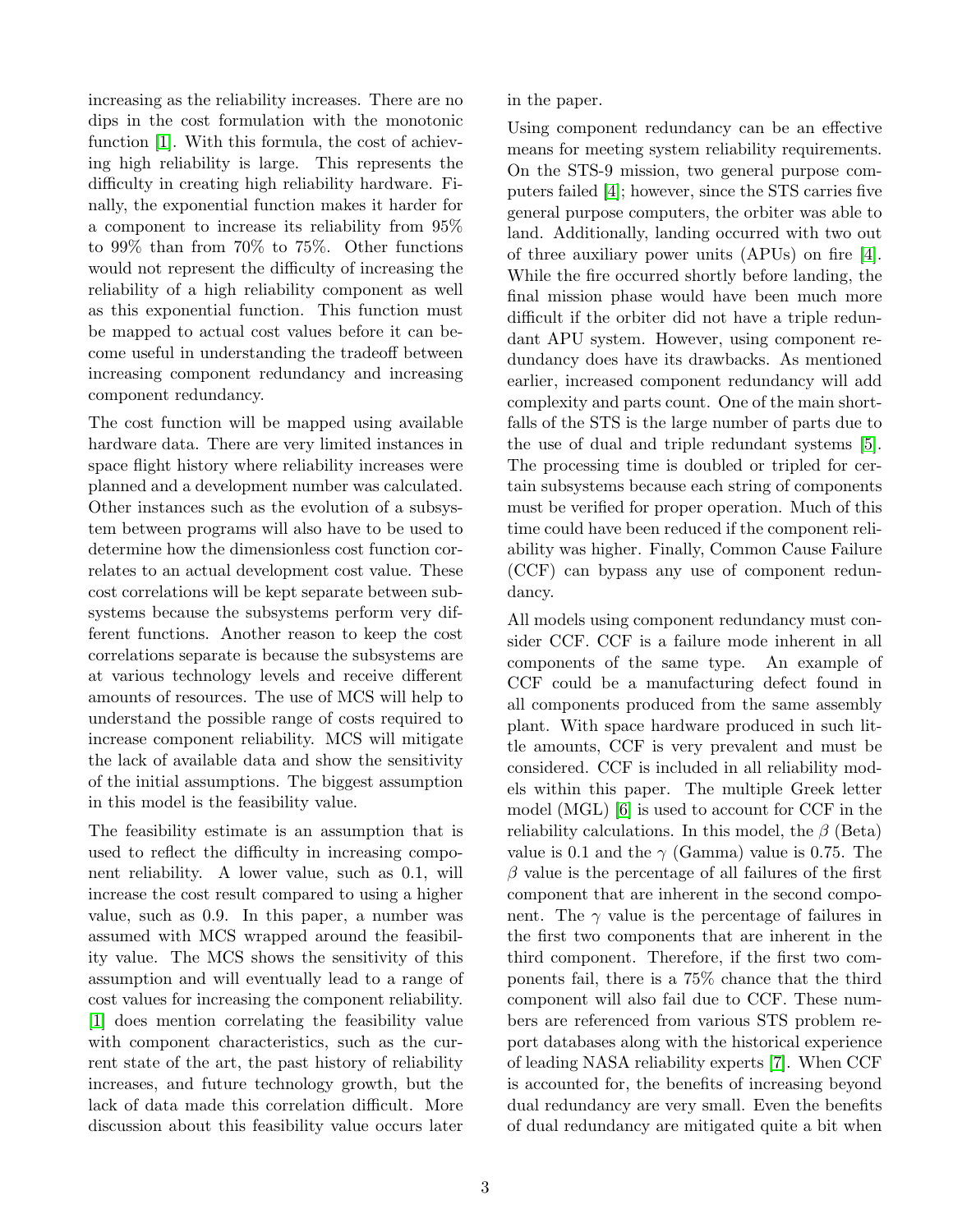CCF is included. Therefore, the tradeoff between using component redundancy and increasing component reliability should be considered by design engineers.

#### 4 Problem Statement

The tradeoff between component reliability and increased redundancy will focus on two subsystems from two different human space flight eras. The first problem reveals the tradeoff between increasing the reliability of the previously mentioned APU and using the triple redundancy strategy employed by NASA in their final design of the STS. The second problem discusses the redundancy versus reliability tradeoff by highlighting the landing system of both the Gemini and Apollo capsules. These two cases were picked because they both use redundancy but the hardware are built for different lifetimes. The STS is a reusable spacecraft while the Gemini and Apollo capsules were meant for single missions. With NASA about to finalize the Crew Exploration Vehicle (CEV) design, the reliability strategy may be influenced by the reusability of the vehicle.

In the first problem, the STS APU system is studied. The APU system consists of the three separate, but identical APUs, hydraulic pumps and hydraulic systems [\[8\]](#page-7-7). The APUs create mechanical shaft power to drive the hydraulic pumps that generate the pressure required by the hydraulic system. Each APU is a hydrazine fueled component that creates mechanical power through the catalytic action of its fuel. The hydraulic system provides pressure for the hydraulic actuators that drive the thrust vector control of the Space Shuttle Main Engines (SSMEs), retract the umibilicals connecting the External Tank (ET) to the orbiter, and control the aerosurfaces of the orbiter along with landing gear. An illustration of the APU is shown in Figure [1.](#page-3-0)

A reliability model was created of the whole APU system based upon the work of the STS PRA [\[9\]](#page-7-8). While the PRA examined the contribution to loss of vehicle by specific subsystems, the estimates will be used as a most conservative value for reliability. Another reason for utilizing the PRA value is due to the overall lack of reliability data. A single



<span id="page-3-0"></span>Figure 1: APU Diagram.



<span id="page-3-1"></span>Figure 2: APU Reliability Model.

APU is approximately 98.8% reliable as determined from the STS PRA. According to the shuttle reference documents, this system is triple redundant and can function on only one APU system in emergencies (as evidenced by STS-9 example). An upgrade was planned for the APU to switch to the Electric Auxiliary Power Unit (EAPU) for the fiscal year 2001 [\[10\]](#page-7-9). With the upgrade, the total APU system would be, at a minimum, 99.99% reliable [\[11\]](#page-7-10). Using this system estimate along with CCF analysis, a single, upgraded APU was calculated to be 99.9% reliable. Both estimates account for a single, complete APU system, including the hydraulic pump and distribution. A model of the triple redundant APU system is shown below in Figure [2.](#page-3-1) As mentioned earlier, CCF is also included using the MGL model with the above assumptions.

The cost model from Equation [\(1\)](#page-1-0) was used to calculate the cost of the reliability upgrade. The development cost of the upgrade was estimated at \$241 M FY '06 [\[10\]](#page-7-9). The original estimate was \$224 M FY '01 but the new value was calculated using an inflation calculator [\[12\]](#page-7-11). While this devel-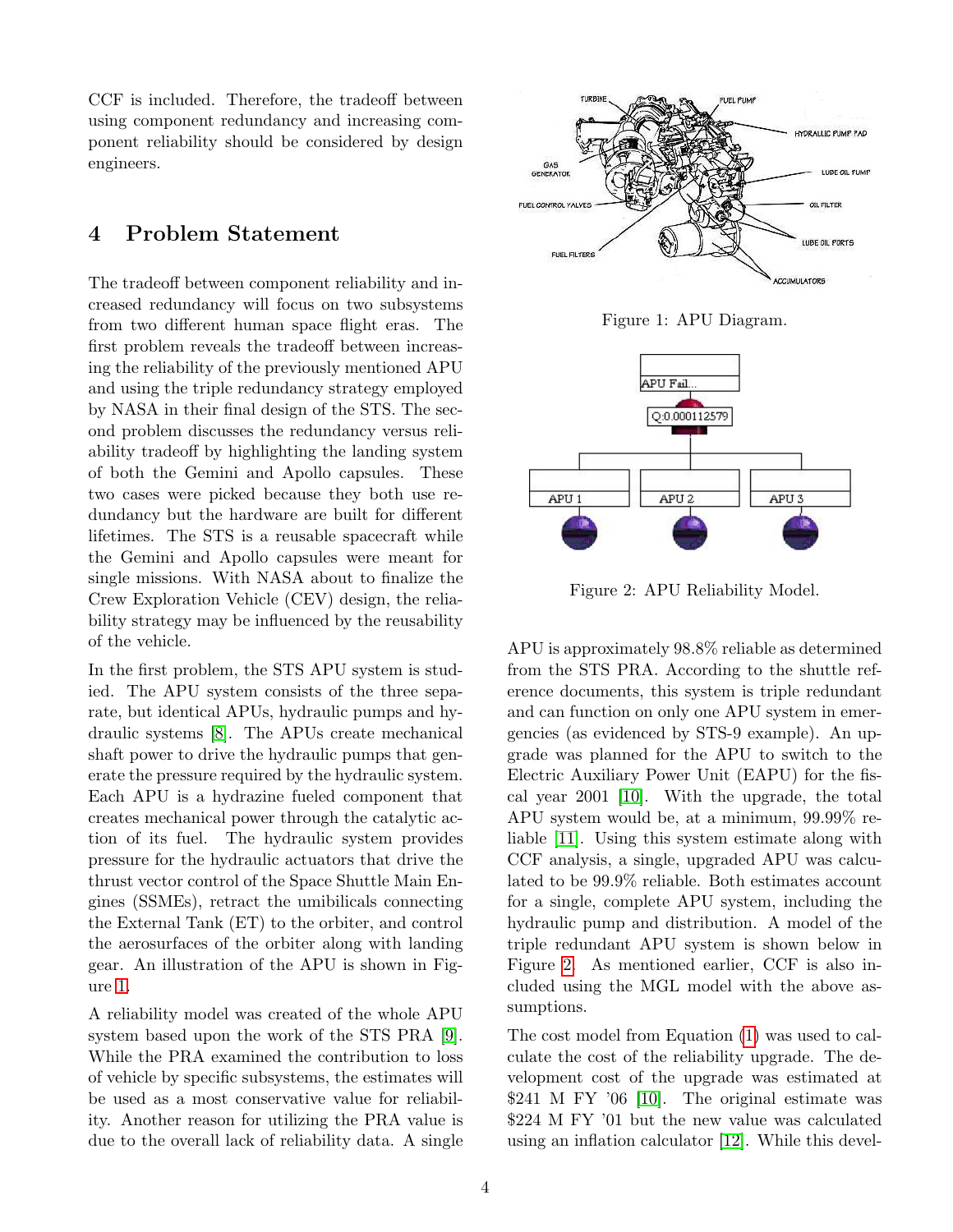opment is not solely focused on upgrading reliability, the assumption is made that to achieve such high system reliability the full development cost is required. Additionally, by using this value as the cost of the reliability upgrade, consistency will be maintained by always using the most conservative values. The non-dimensional result from Equation 1 is mapped to the actual cost values by using a linear relationship.

The final portion of the APU problem is to calculate the cost of upgrading the APU system further so that a single APU system can achieve the reliability of the triple redundant system. An assumption is made about the feasibility value; it is assumed to be 20% more difficult to move from a triple redundant system to a single APU system with increased reliability. The feasibility values are used with a MCS to calculate a range of cost values. Therefore, the cost sensitivity to this assumption is explored and the importance of this assumption is decreased.

Once the development cost increases are determined, they can be compared with the operations cost for processing the APU. The lifetime operations cost is calculated using the cost of life-cycle cost (LCC) of the STS program and its development cost. Then an operations cost per flight is determined and the APU processing costs are examined. A break-even point is determined where the cost of the reliability upgrade would have been more valuable than using a triple redundant system. An assumption is made that the development would occur at the start of the STS program and the savings would occur over 115 flights. The final comparison is between the predicted savings on the operations cost over the life of the STS with the additional development cost of the upgraded APU.

The second problem examines the cost of changing the CSM landing system from three parachutes to a single parachute. The CSM required a drogue and two of the three main parachutes to operate before failure [\[13\]](#page-7-12). The landing system also would have worked if only two of the three main parachutes operated (i.e. the drogue parachute failed). The Apollo engineers did change the main parachute reliability value for the second scenario since the parachutes would be required to operate at a higher dynamic pressure. In this problem it is acknowledged that size considerations for moving to a single parachute were not considered.

To formulate the cost equation, the upgrade from the Gemini capsule to the Apollo CSM was studied. For the Gemini capsule, only a single drogue and main parachute were required for the landing system [\[14\]](#page-7-13). The initial reliability for the Gemini landing system was estimated at 98.5% [\[15\]](#page-7-14). The Apollo landing system was estimated at 99.69% reliability by creating a model incorporating CCF along with the appropriate two out of three voting gates. The model is too large for inclusion within this paper, but interested parties can contact the author directly for more information. A single main parachute was estimated by the Apollo engineers at 99% [\[13\]](#page-7-12). Therefore, to match the landing system reliability with only one main parachute, the parachute must increase its reliability to 99.84%, while holding the drogue parachute reliability constant at 99.85

The cost of the upgrade is determined by using the development cost of the Apollo CSM landing system. The acknowledgement is made that the CSM landing system most likely deployed at higher velocities due to its higher energy entry from the moon. Therefore, only 50% of the CSM development cost was considered to calibrate the nondimensional cost equation to an actual development cost. While the parachute deployment velocities are most likely not too different between Apollo and Gemini, a 50% value will continue to err on the conservative side. Using this mapping, a cost is calculated to change from a two out of three main parachute system to a single parachute. The same assumption is made about the feasibility value; the difficulty is increased by 20% to move from the lower component reliability system to one with higher component reliability. Also, MCS is used to again explore the sensitivity of the feasibility assumption.

## 5 Results

The calculation of the cost of increasing APU component reliability is listed in Table [1.](#page-5-0) The cost is a non-dimensional cost number that is mapped to an actual development cost. Using the published estimates for the initial reliability upgrade, the nondimensionless cost can be calibrated. The cost of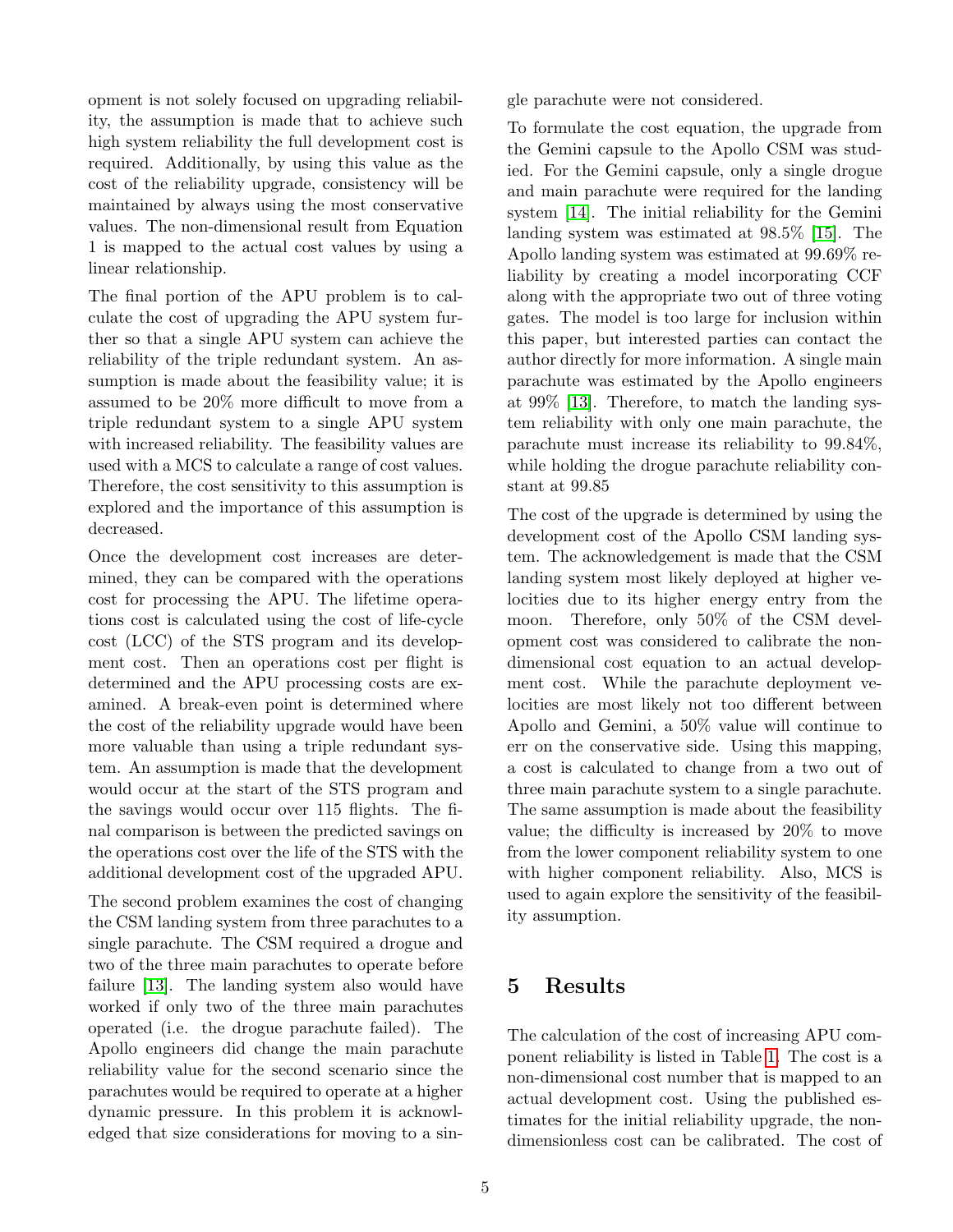<span id="page-5-0"></span>Table 1: APU Reliability Upgrade Results.

| Upgrade     | $\mathbf{R}_{i,min}$ |     | $\mathbf{R}_{i}$ | DDT&E FY '06 |
|-------------|----------------------|-----|------------------|--------------|
| APU to EAPU | 0.988                | 0.9 | 0.999            | 241 \$M      |
| APU Upgrade | 0.999                | 0.7 | 0.9999           | 1194 \$M     |

Table 2: APU MCS Upgrade Results Range.

<span id="page-5-1"></span>

| Cost Range: \$M FY '06 |      |                      |  |
|------------------------|------|----------------------|--|
|                        |      | Minimum Mean Maximum |  |
| 480                    | 1243 | 3054                 |  |

the upgrade to a single EAPU system is then estimated and included in Table 1. These estimates relied upon the feasibility assumptions discussed earlier. Therefore, a MCS is used to vary the feasibility assumption. These assumptions are varied by  $+/-$ 5% to understand the cost sensitivity. Table [2](#page-5-1) lists the range of the MCS and Figure [3](#page-5-2) shows the result of the MCS to calculate the cost of upgrading to a single EAPU.

The reliability upgrade to a single EAPU system would be very costly. According to this analysis, an additional \$1.2 B FY '06 would have been required for only the APU upgrade. Additionally, the MCS simulation shows that the upgrade could have cost has much as \$3 B FY '06 for only the APU. This cost is now compared with the operations cost of the STS.

Table [3](#page-5-3) has a top level breakdown of the STS costs. Using the mean value of the upgrade, a break even point is found where the upgrade plus the process-



<span id="page-5-2"></span>Figure 3: MCS for EAPU Upgrade.

<span id="page-5-3"></span>Table 3: STS Total Program Costs [\[16\]](#page-7-15).

| Cost Category          | <b>\$M FY '06</b> |
|------------------------|-------------------|
| Total Program Cost     | 150000            |
| Total Development      | 18                |
| Total Operations Cost  | 149982            |
| Operations Cost/Flight | 1304              |



<span id="page-5-4"></span>Figure 4: LCC of APU Processing.

ing cost of a single APU is equivalent to the processing costs of three APUs. The break even point is found as a function of the total APU processing cost. The break even point is found to be at an APU processing cost of \$16.3 M FY '06 per flight. In other words, if total APU processing (i.e. for all three APUs) has cost more than \$16.3 M FY '06 per flight, then the upgrading to a single APU at the start of STS development would have been worthwhile. Figure [4](#page-5-4) illustrates the tradeoff as a function of APU processing cost per flight. The vertical axis shows the total cost of APU processing, assuming 115 flights.

The next problem was evaluating the potential of upgrading the reliability of a single main parachute on the CSM. The results of upgrading the main parachute are listed in Table [4.](#page-6-0) Again, the reliability and development cost increase between the Gemini and CSM programs was used to estimate the cost of increasing the reliability of a single main parachute. The same assumptions regarding the feasibility values were made and another MCS was run to explore the sensitivity of this assumption. Table [5](#page-6-1) lists the range of cost values while Figure [5](#page-6-2) shows the results from the MCS.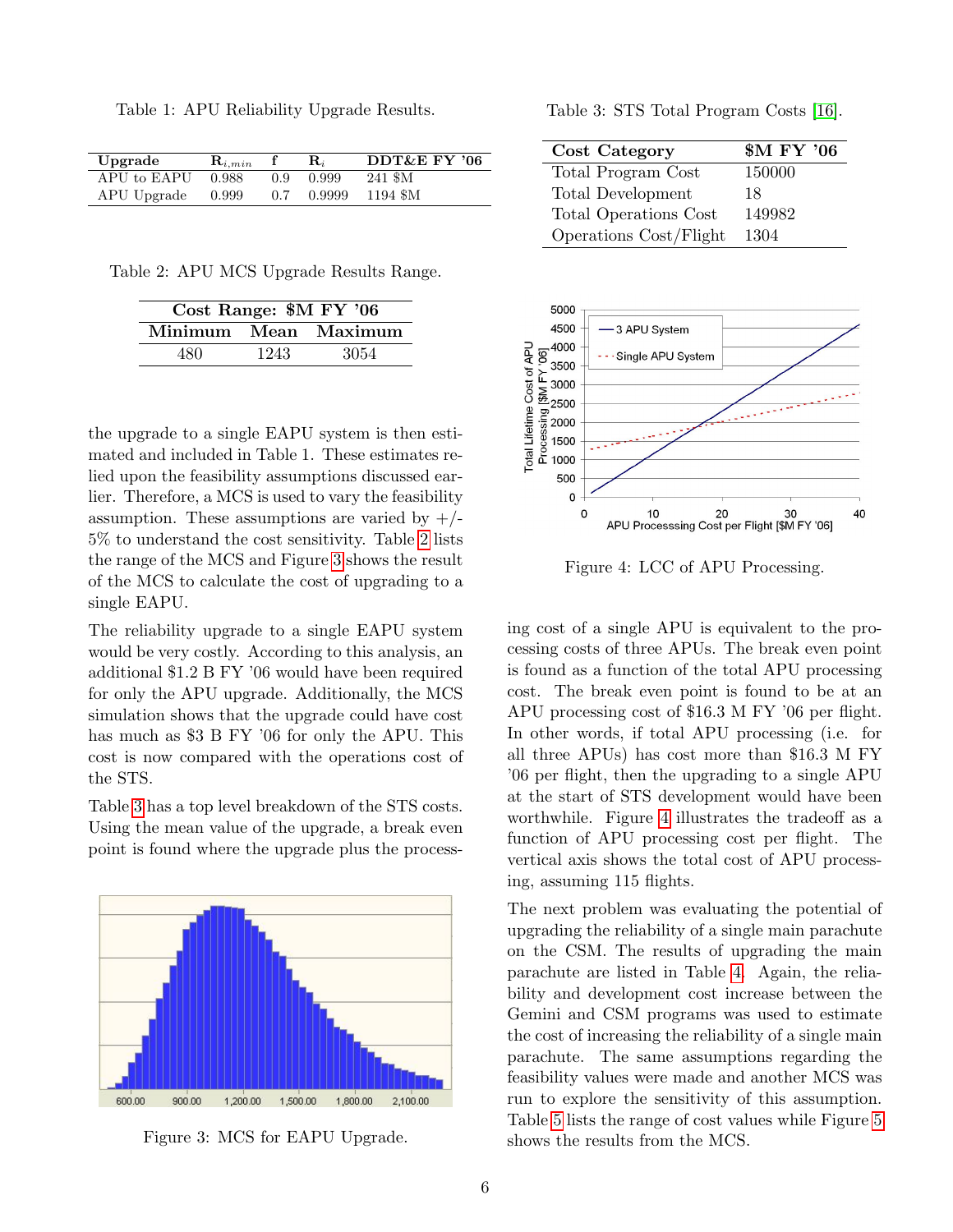<span id="page-6-0"></span>Table 4: Main Parachute Reliability Upgrade Results.

| Upgrade              | $\mathbf{R}_{i,min}$ |               | $\mathbf{R}_{i}$ | DDT&E FY '06     |
|----------------------|----------------------|---------------|------------------|------------------|
| Gemini to CSM 0.985  |                      |               | 0.9 0.9969       | - 178 \$M        |
| Chute Upgrade $0.99$ |                      | $0.7^{\circ}$ |                  | $0.9984$ 586 \$M |

Table 5: Main Parachute MCS Upgrade Results Range.

<span id="page-6-1"></span>

| Cost Range: \$M FY '06 |     |                      |  |
|------------------------|-----|----------------------|--|
|                        |     | Minimum Mean Maximum |  |
| 383                    | 591 | 891                  |  |

The total operations cost for the time that the Apollo program was performing missions is estimated at \$809 M FY '06 [\[16\]](#page-7-15). With a mean value of \$591 M FY '06 for upgrading the landing system from three parachutes to a single parachute, the value for the upgrade is non-existent. The operations cost for the Apollo program were lower due to the number of years Apollo operated (five) and because it was an expendable system. There was no processing time required once the vehicle landed back on Earth. Therefore, reducing the complexity of the landing system would not have been worthwhile for the Apollo engineers.



<span id="page-6-2"></span>

### 6 Conclusion & Recommendations

For the STS upgrade, only one subsystem was selected. By examining more detailed operations cost data, a subsystem with a higher processing cost could have been selected for a reliability upgrade. One example could be the RCS system, which relies upon hypergolic propellants. Hypergolic propellants require unique handling and greatly increase the operations cost. If higher reliability jets could be used, then possibly some of the jets could be removed to speed up the processing time. Other redundant systems include the general computers, and the fuel cells, which all may warrant investigation for a reliability upgrade depending on their impact on STS processing.

The drawback for the reliability upgrade is that a much larger development cost would have been required. When considering budget profiles, the increase in development cost most likely would have delayed operational capability. However, the decrease in operations cost would have made the program more sustainable with a higher capability for launches per year. Overall, the STS has been an excellent vehicle for space missions, but the lessons learned regarding less complexity for better operations cost must be considered for future programs.

The reliability tradeoffs deserve consideration in order to make future programs more sustainable. In today's environment of limited budgets, a large program such as the Crew Exploration Vehicle (CEV) must use every cost saving opportunity possible. Therefore, tradeoffs between more reliable hardware and the use of redundancy should be examined during the detailed design phase. For a reusable CEV, a small increase in development cost could lead to much greater savings in LCC. With greater savings later in the program, NASA would have more freedom to support additional programs for exploration. Additionally, higher reliability components could increase performance by decreasing the total weight. More usable volume could also result from limiting the number of components through the increase of component reliability. There are enough benefits from using a fault avoidance strategy as opposed to a fault tolerant strategy that resources should be devoted to studying this tradeoff for the next vehicle design.